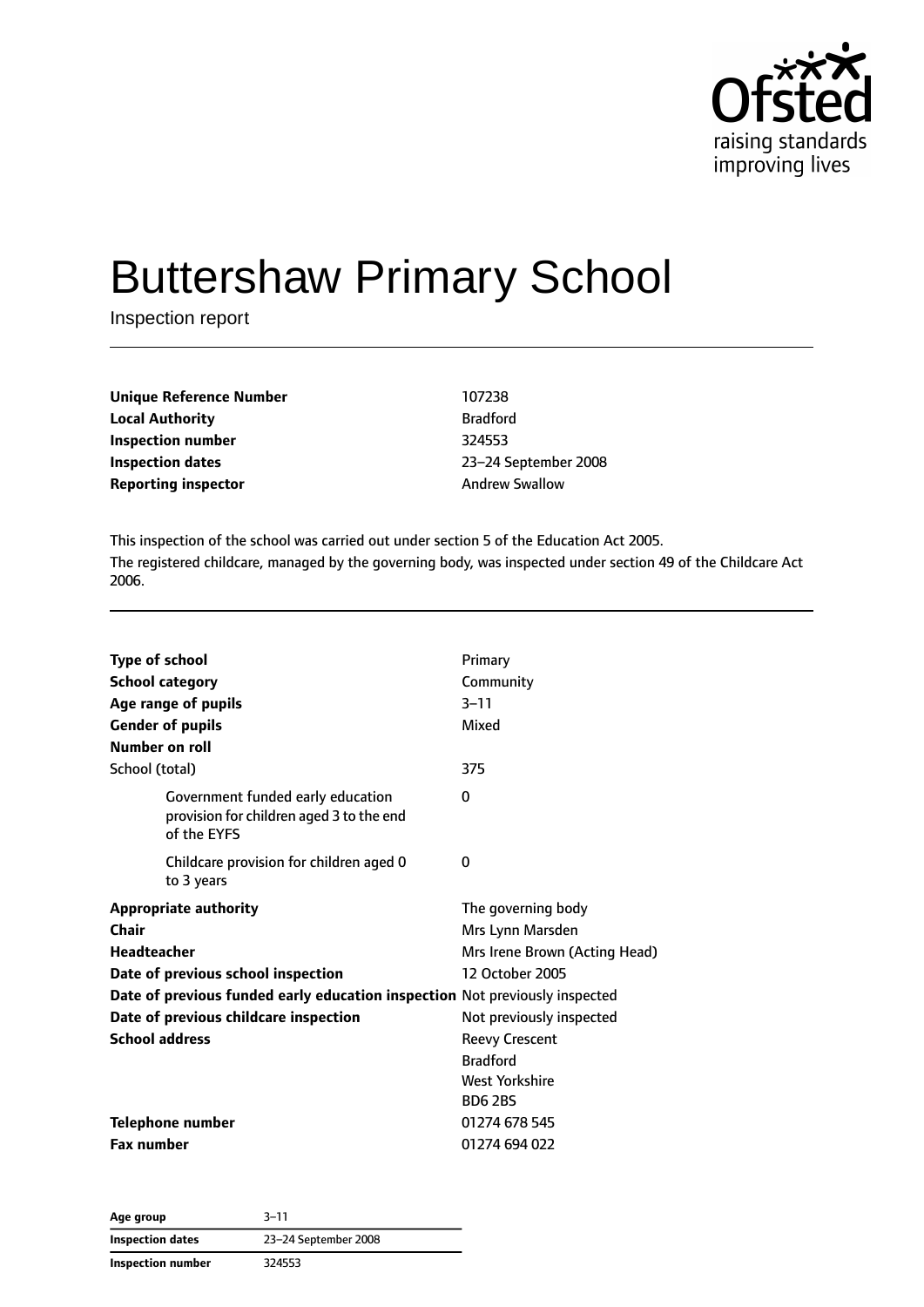.

<sup>©</sup> Crown copyright 2008

Website: www.ofsted.gov.uk

This document may be reproduced in whole or in part for non-commercial educational purposes, provided that the information quoted is reproduced without adaptation and the source and date of publication are stated.

Further copies of this report are obtainable from the school. Under the Education Act 2005, the school must provide a copy of this report free of charge to certain categories of people. A charge not exceeding the full cost of reproduction may be made for any other copies supplied.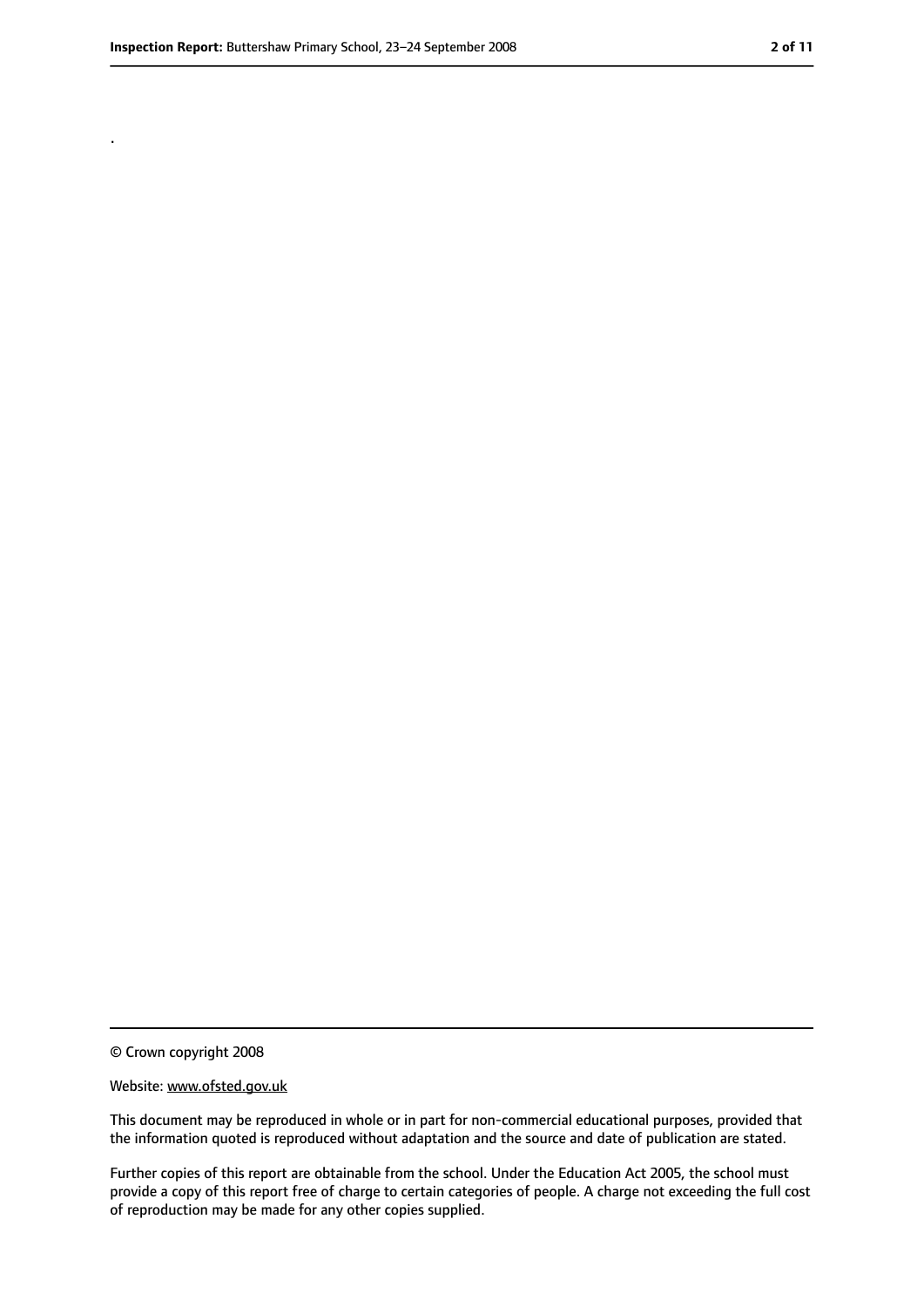# **Introduction**

The inspection was carried out by three Additional Inspectors.

# **Description of the school**

Buttershaw is a larger than average primary school to the south of the city of Bradford. Most of the pupils live in the local community, a socially and economically disadvantaged area. The vast majority are of White British heritage. The proportion of pupils eligible for free school meals is well above average. The proportion of those with learning difficulties and/or disabilities is similar to that found nationally. A new headteacher has been appointed recently, but has yet to take up post. At the time of the inspection two assistant headteachers were sharing the role of acting headteacher. The school has the Healthy Schools Award.

### **Key for inspection grades**

| Grade 1 | Outstanding  |
|---------|--------------|
| Grade 2 | Good         |
| Grade 3 | Satisfactory |
| Grade 4 | Inadequate   |
|         |              |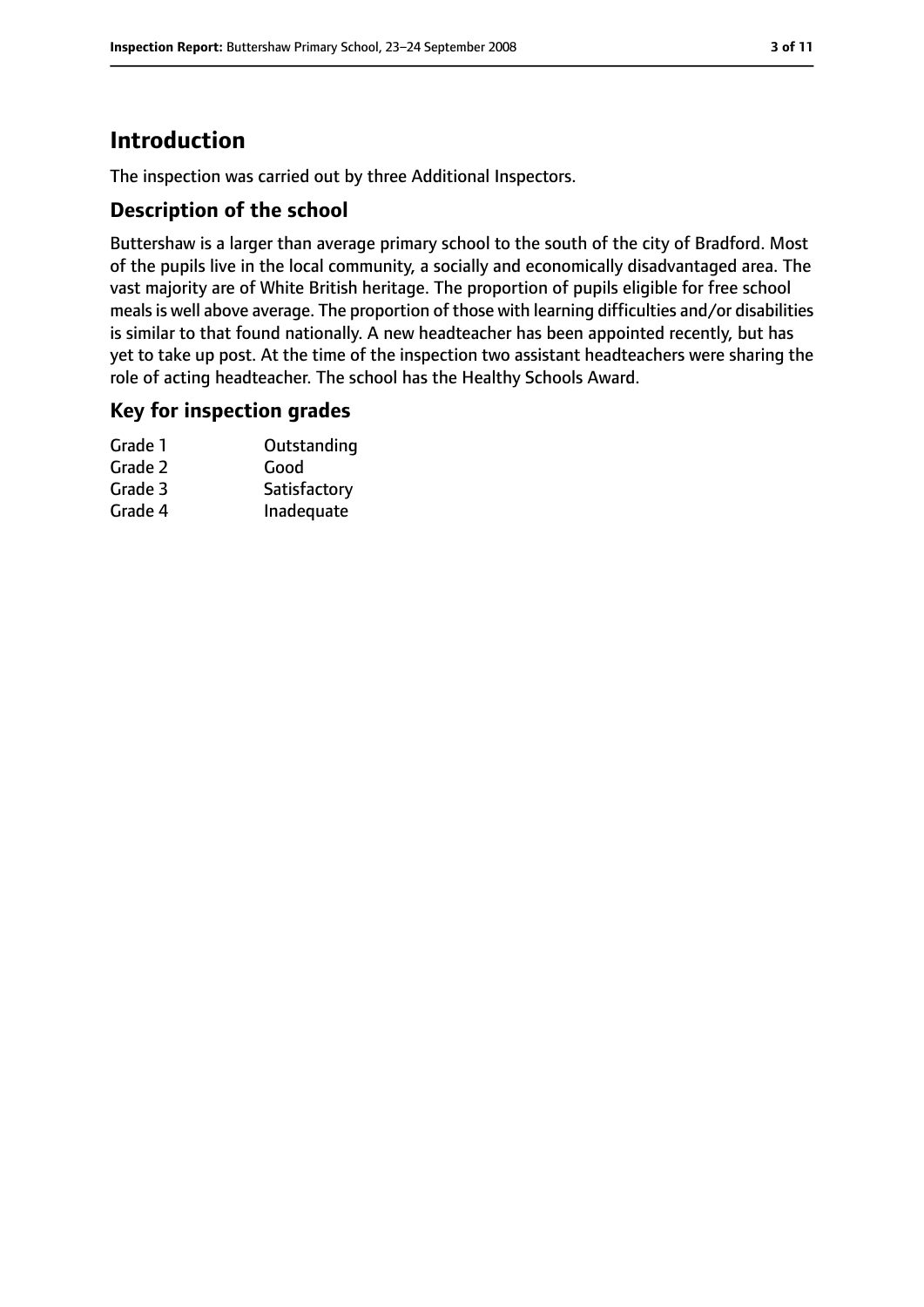# **Overall effectiveness of the school**

#### **Grade: 4**

In accordance with section 13(3) of the Education Act 2005, Her Majesty's Chief Inspector (HMCI) is of the opinion that this school requires special measures because it is failing to give its pupils an acceptable standard of education and the persons responsible for leading, managing or governing the school are not demonstrating the capacity to secure the necessary improvement. Improvement since the last inspection has been inadequate. The school gives inadequate value for money.

The school is not as effective as it should be, despite children getting off to a good start in the Early Years Foundation Stage (EYFS). Overall standards have declined since the time of the previous inspection with school information showing that pupils' progress and achievement are inadequate. Children's attainment on entry to the Nursery is well below the level typical for their age. Many make good progress in reading and writing, although by Year 1 these skills are still below national expectations. The skills they develop by the end of Reception in mathematics and in their personal and social development are in line with those seen nationally. However, by the time pupils leave Year 6, the standards they attain in English, mathematics and science are exceptionally low. Across Years 1 to 6, pupils fall behind with their learning and underachieve significantly. This is because the quality of teaching and learning is inadequate and many pupils do not learn well enough. The school, supported by the local authority, is aware that the quality of teaching, and pupils' learning and achievement are not good enough. Plans are in place to remedy this situation, but have not yet had time to improve teaching to the level where it accelerates pupils' progress. The school is over-generous in its assessment of itself as a satisfactory school. This is because its self-evaluation is not based firmly enough on a rigorous analysis of pupils' achievements. Matters are compounded by the lack of a cohesive tracking system that allows teachers to know whether their pupils are in line to meet targets.

Pupils' personal development and well-being are inadequate. This is because a significant proportion of pupils do not attend school regularly, and too many pupils do not develop the literacy, numeracy and enterprise skills required for later life. However, most pupils get on well together and are polite and welcoming. Their overall behaviour is satisfactory and the majority show respect for adults. The curriculum is inadequate, largely because it does not provide sufficient opportunities for many pupils to improve their reading, writing and mathematical competencies. Too many activities are insufficiently tailored to pupils' needs. Nevertheless, the range of enrichment activities and after-school clubs does make a significant contribution to pupils' enjoyment. The overall quality of care, quidance and support for pupils is inadequate. This is, in the main, due to the shortcomings in tracking pupils' progress to tackle underachievement effectively. Pastoral care, however, is satisfactory. Parents value the way the school cares for their children. Although some parents express concerns about bullying, inspectors find that the school responds effectively whenever incidents occur.

Despite recent support this term from the local authority, leadership and management are inadequate. Present acting headship arrangements ensure that the school operates efficiently on a day-to-day basis, but the roles and responsibilities of leaders, at all levels, are insufficiently developed. They are not focused on ensuring that pupils achieve as well as they should. There has been little analysis of how teaching influences pupils' progress. Consequently, the school lacks clarity about where it should put its energies to raise achievement. Governance has been inadequate in holding the school rigorously enough to account for itsstandards. With significant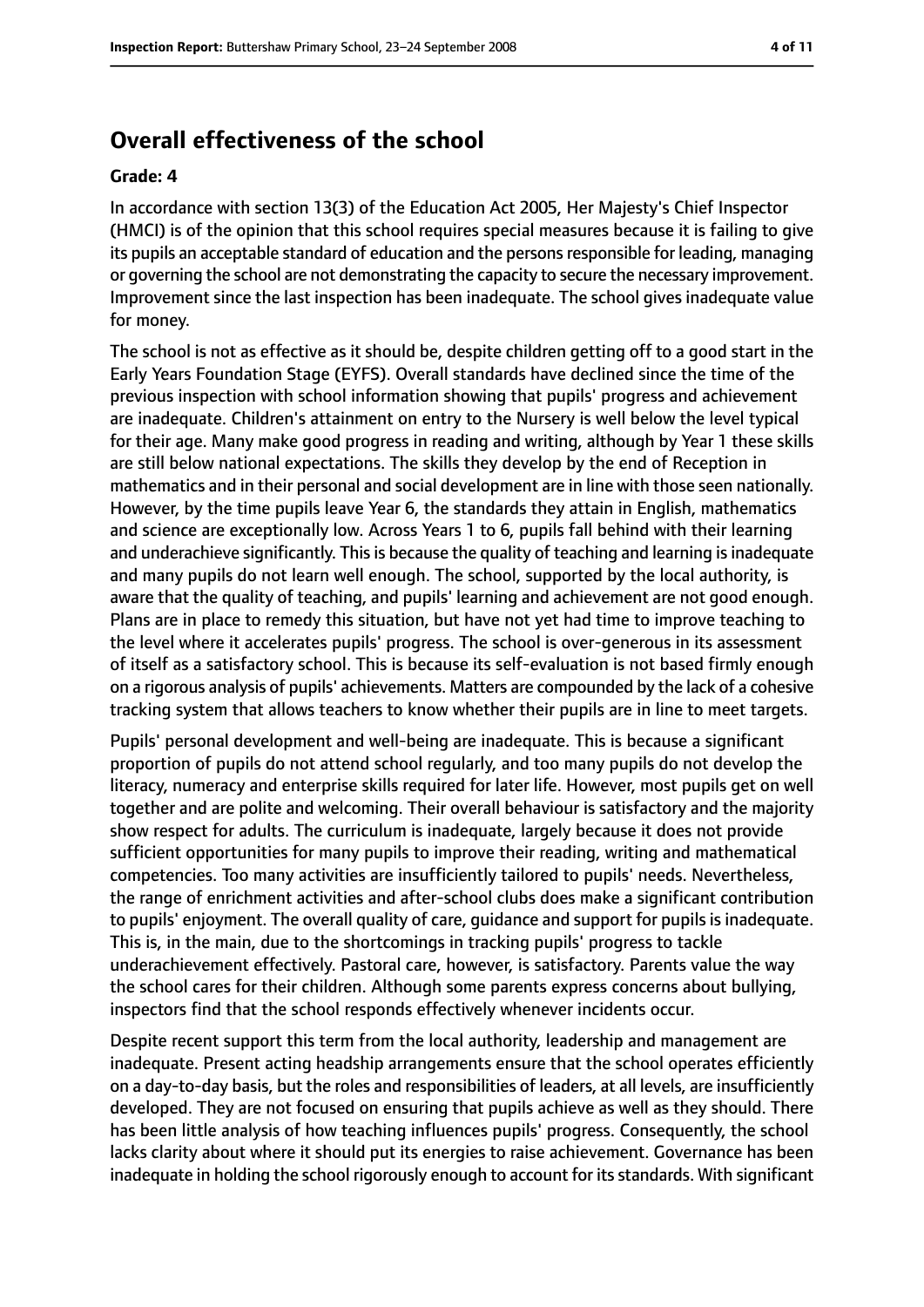weaknesses in leadership, management, governance, teaching and assessment, there is, at present, no demonstrable capacity to improve.

## **Effectiveness of the Early Years Foundation Stage**

#### **Grade: 2**

Most children enter the Nursery with skills that are well below those expected for their age. In particular, their communication skills are weak. The vast majority make good progress so that by the end of Reception they are working towards the early learning goals. Children relate increasingly well to each other, and many develop competent mathematical ideas and methods to solve practical problems. Their reading and writing skills, however, remain below those typical for their age. The school's emphasis on children's social development starts effectively and, as a result, children know how to behave appropriately from an early age. Relationships are positive and staff participate regularly in children's work and play. All adults know the children well. There is a warm and welcoming environment and parents are actively encouraged to take part in their child's education. Consequently, children feel secure and move freely from activity to activity They are able to work cooperatively, take turns sharing equipment, and talk about what they are doing, for example, making an imaginary bus to take them on a trip to the zoo. The indoor and outdoor environments are well resourced and afford a good range of learning opportunities. Good leadership means that staff work together as a team, providing levels of care that ensure children feel happy in their play. The day-to-day assessment of children's learning plots their progress well and the information is used effectively when planning activities.

## **What the school should do to improve further**

- Raise standards and improve achievement in English, mathematics and science.
- Strengthen leadership and management, at all levels, to ensure accurate self-evaluation and rigorous monitoring.
- Introduce thorough systems to track pupils' progress, eliminate underachievement, and raise standards.
- Increase teachers' expectations of what pupils can do by ensuring that work is sufficiently challenging and engaging, and meets all pupils' needs.
- Improve attendance to the national average.

# **Achievement and standards**

#### **Grade: 4**

Pupils do not build well enough on their good progress in the EYFS, and their achievement across Years 1 to 6 is inadequate. Overall standards are not high enough when set against pupils' capabilities and have declined since the last inspection. This is because teachers do not have sufficiently high expectations and lessons are not challenging and stimulating enough. Standards reached by the end of Year 2 are well below average in reading and mathematics, and exceptionally low in writing. They are average in science. By the end of Year 6, standards are exceptionally low in English, mathematics and science. Pupils' achievements in writing across the school are particularly poor. This is because teachers are not yet planning for all pupils to develop key reading and writing skills, across all subjects, in a systematic way. Despite the levels of care, pupils with individual learning difficulties make overall unsatisfactory progress because their work is insufficiently matched to their needs.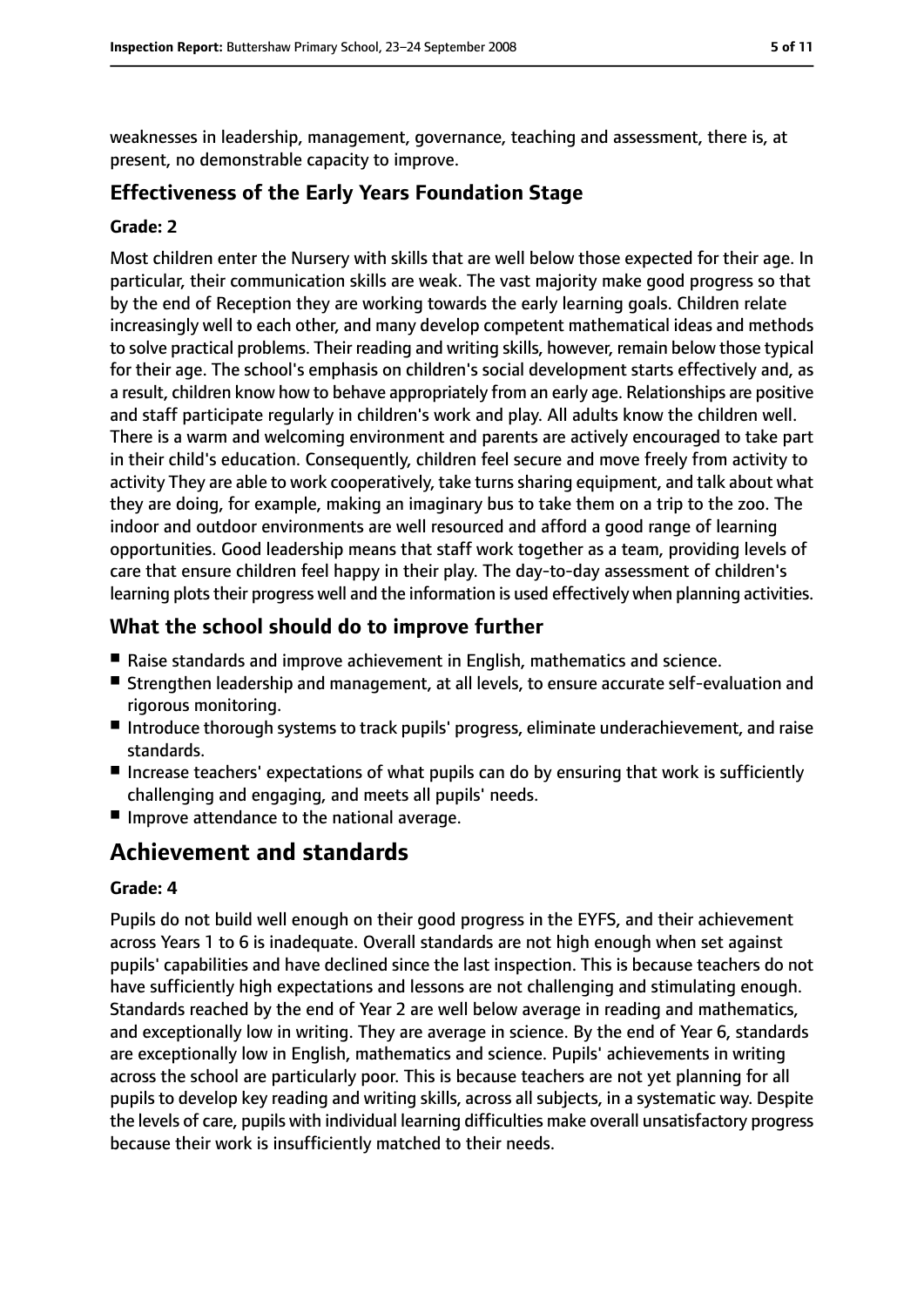# **Personal development and well-being**

#### **Grade: 4**

Pupils' attendance is well below average and the school's measures to promote regular attendance are not having sufficient effect. Very low standards and achievement in literacy and numeracy skills, and an insufficient understanding of the world of work and enterprise, mean that pupils' preparation to take full advantage of the next steps in their education is poor. Nevertheless, pupils feel safe in school and

their behaviour is satisfactory, for the most part, in and out of lessons. Pupils understand how important healthy lifestyles are. The members of the school council value opportunities to discuss important issues, but have not yet played a major role in improving aspects of the school's work. Pupils generally enjoy school, although some find lessons dull, particularly when they are not involved as much as they might be. Pupils' spiritual, moral, social and cultural development is satisfactory. They are able to reflect on global issues because assemblies promote these well. The link with a primary school in another area of the city helps to encourage the importance of respect for other cultures

# **Quality of provision**

# **Teaching and learning**

#### **Grade: 4**

Too many teachers have low expectations of what pupils can achieve. In too many lessons work is not carefully matched to pupils' individual needs, because assessment information is not used consistently to build on what they already know and can do. Whilst relationships are generally supportive and caring, many teachers do not provide enough opportunities for pupils to share their ideas with each other and to find things out for themselves. Tasks do not encourage a step-by-step approach, and therefore limit pupils' confidence in what they are learning and their potential to produce high quality outcomes. The pace of lessons is not always brisk enough. Very often teachers and teaching assistants are insufficiently precise in guiding pupils to improve their work. For example, there is not enough sharing of what a 'good one' looks like so that all pupils understand precisely what is expected of them. The marking of pupils' written work is inconsistent. Consequently, many pupils do not have an accurate picture of how well they are doing and are unclear about what to do next. The use of modern technology to stimulate all pupils in their learning is not yet a common feature in all lessons.

# **Curriculum and other activities**

#### **Grade: 4**

The curriculum is not adequately matched to the needs of many pupils who experience difficulties in reading, writing and mathematics. It does not enable them to make progress towards their identified targets. There are insufficient links between subjects to ensure that key literacy, numeracy, and information and communication technology (ICT) skills are reinforced in a systematic manner. Teachers do not make effective use of links with local businessesto promote pupils' skills in writing and numeracy. There are too few opportunities for them to develop an understanding of how important saving money and budgeting is, and to take part in 'mini' enterprise activities. Nevertheless, visitors to the school and visits out-of-school, enhance pupils' self-confidence. An appropriate range of enrichment activities broadens pupils' horizons and helps to develop varied lifestyles; these include special events such as science days, and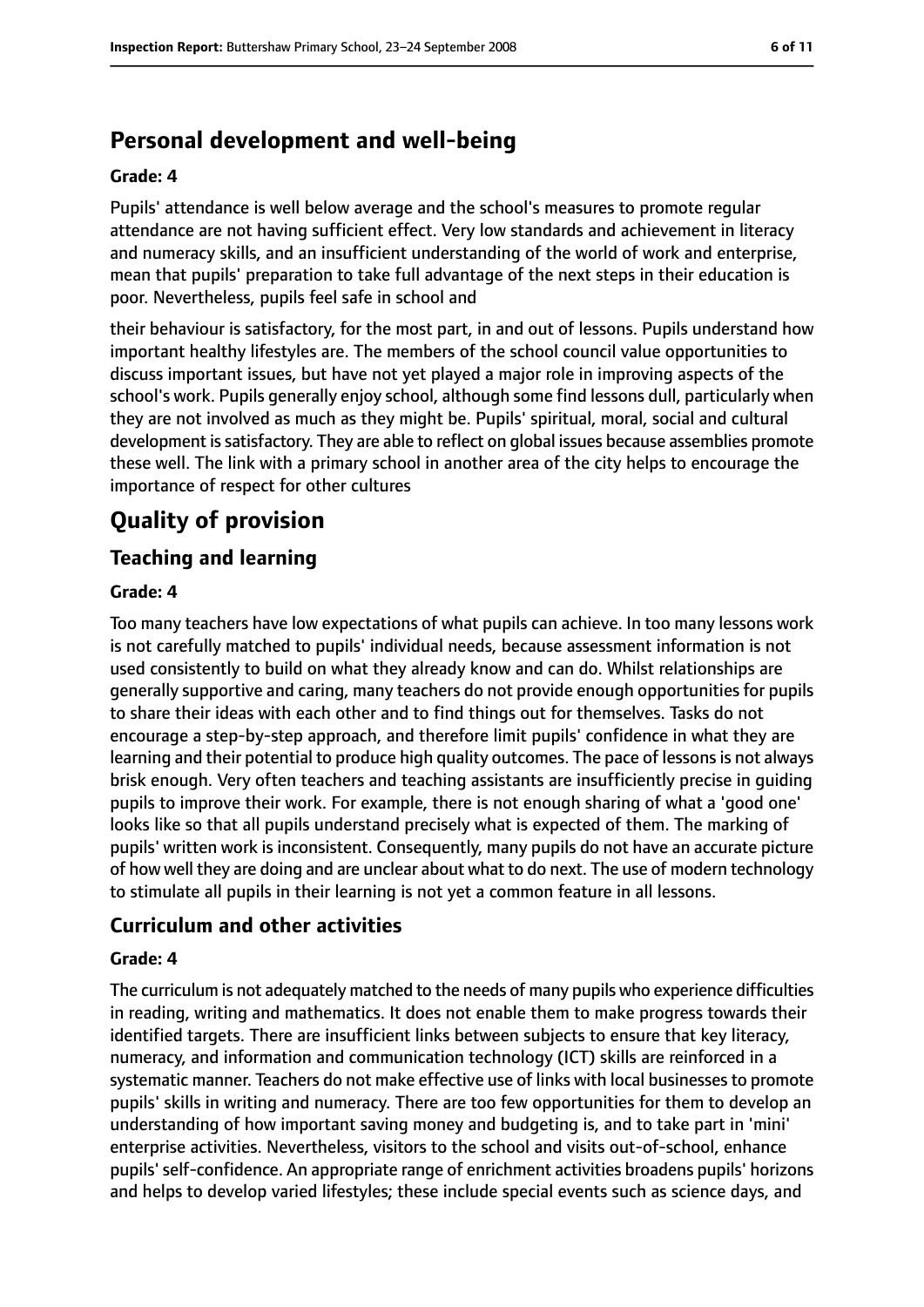popular clubs, for example a samba band and choir. These arrangements help to promote community cohesion.

## **Care, guidance and support**

#### **Grade: 4**

Care, guidance and support are inadequate because the school's procedures for monitoring and guiding pupils' academic progress are ineffective. Many pupils do not know how well they are doing and are unclear about what they need to do to improve. Although the school is aware that pupils' attainment in reading, writing, mathematics and science is not good enough, it neither uses information systematically to match teaching to pupils' needs, nor tracks their progress well enough to tackle underachievement. Care for pupils' welfare and safety is satisfactory. Safeguarding procedures meet government requirements and arrangements for child protection are regularly reviewed. Procedures to promote safe routines work effectively and contribute to an atmosphere in which pupils value and respect everyone around them. Overall support for pupils with learning difficulties and/or disabilities, and particularly the small number who speak English as a second language, is satisfactory. The school works successfully with families and local secondary schools to ease pupils' transition

# **Leadership and management**

#### **Grade: 4**

The senior leadership team and governing body have been too slow in tackling falling standards and addressing poor quality teaching and learning. Although the EYFS is well led and managed, there is a lack of rigour in the way the school monitors other aspects of its performance and, because this is not focused on the progress pupils make, the school has lacked a clear sense of where to move forward. The interim leaders are working hard to give the school new impetus. Intensive support from the local authority has helped the school identify what it needs to do to become more effective. However, while these measures point the way forward for the school, it is much too early for any positive impact on standards and achievement. Current procedures for checking the quality of the school's work are inadequate. There has been little monitoring of the quality of pupils' work and the quality of teaching to date, largely because the roles of senior leaders and subject managers are ill-defined and developed. Whilst everyone connected with the school can see that achievement should be higher, planning to make sure it happens has only just been put in place. Governance is inadequate. Governors recognise that they have not challenged the school sufficiently and asked critical questions. They accept their share of responsibility for the school's lack of capacity to improve.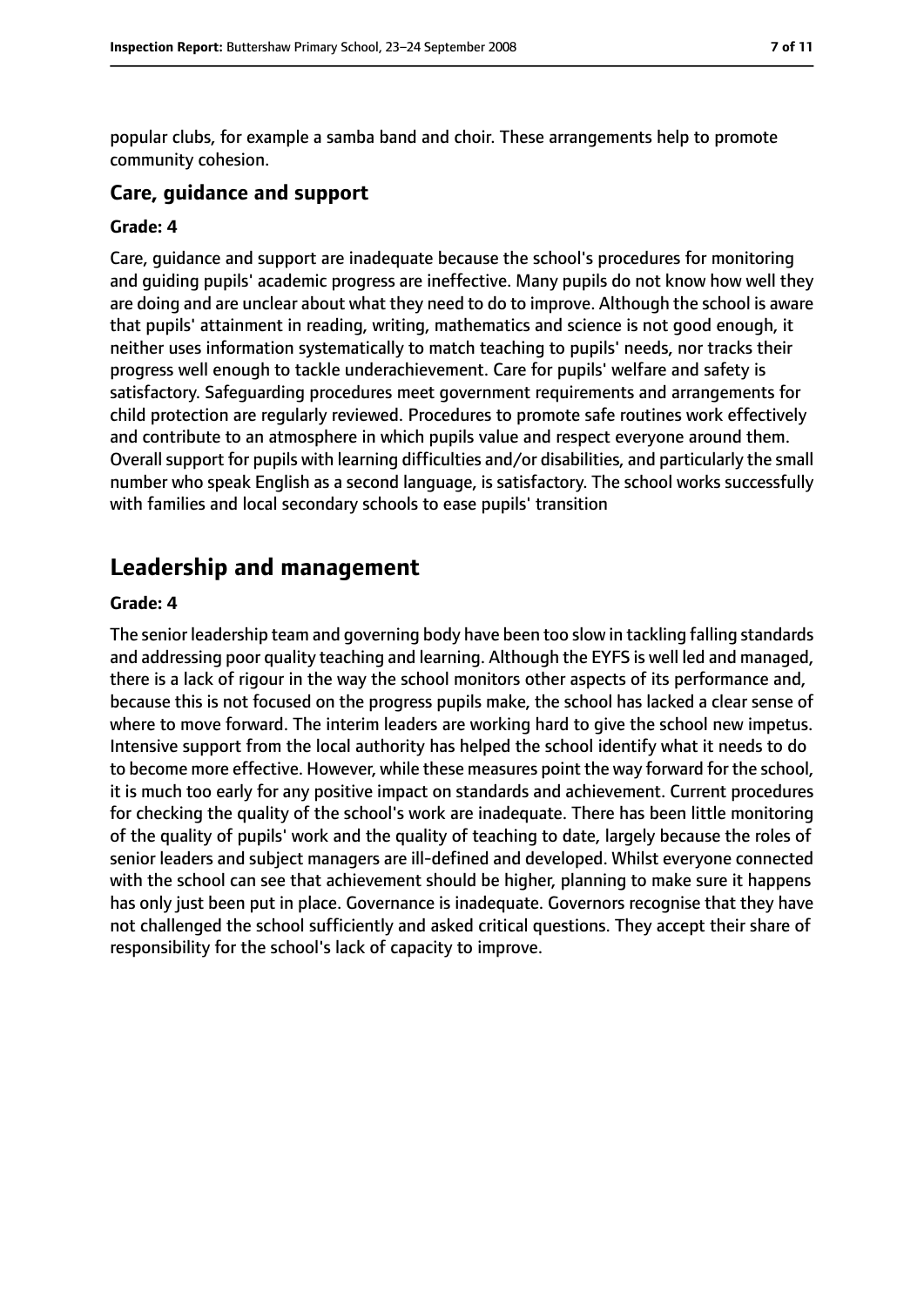**Any complaints about the inspection or the report should be made following the procedures set out in the guidance 'Complaints about school inspection', which is available from Ofsted's website: www.ofsted.gov.uk.**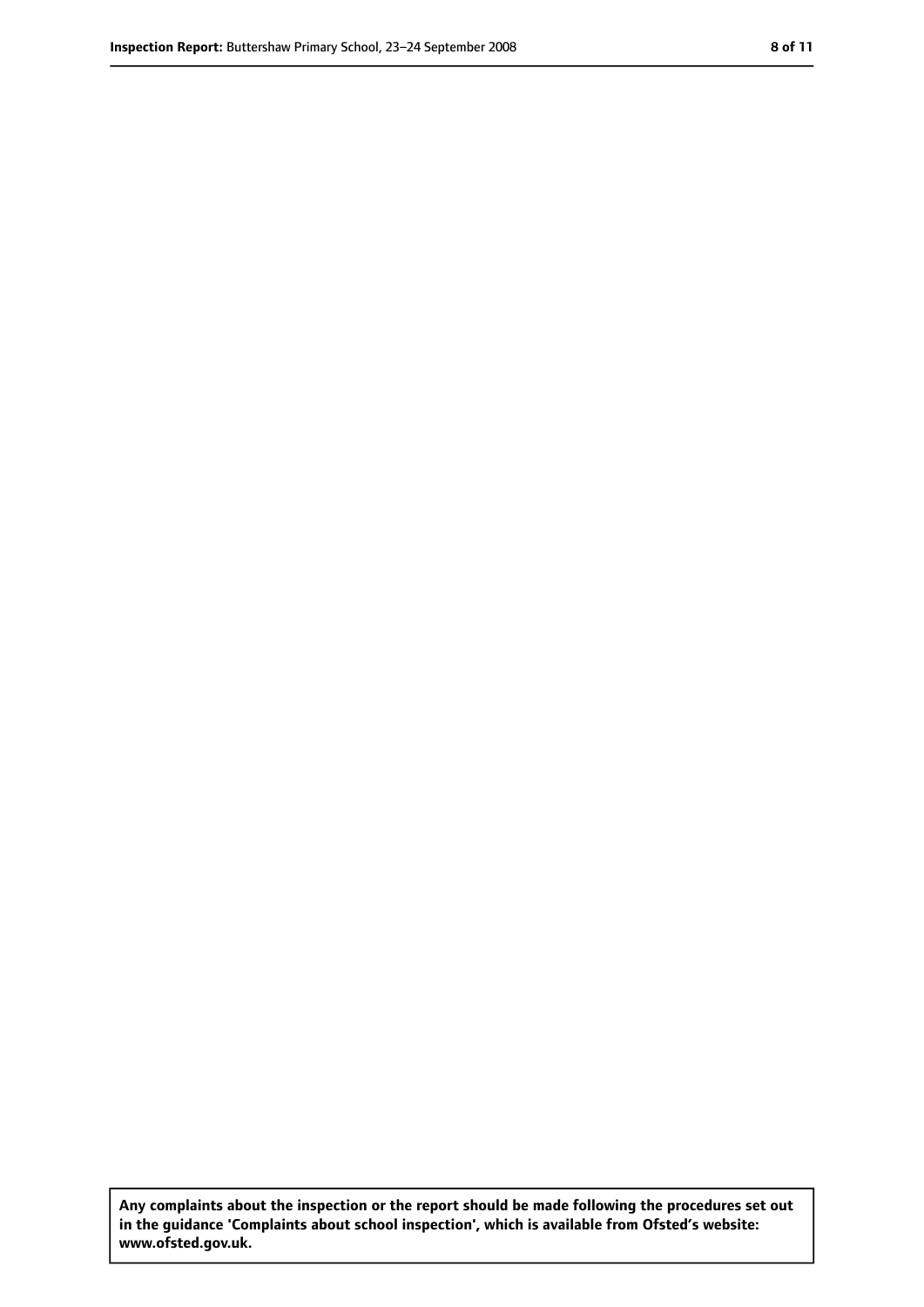# **Inspection judgements**

| Key to judgements: grade 1 is outstanding, grade 2 good, grade 3 satisfactory, and | <b>School</b>  |
|------------------------------------------------------------------------------------|----------------|
| arade 4 inadequate                                                                 | <b>Overall</b> |

## **Overall effectiveness**

| How effective, efficient and inclusive is the provision of<br>education, integrated care and any extended services in meeting the<br>needs of learners? | 4  |
|---------------------------------------------------------------------------------------------------------------------------------------------------------|----|
| Effective steps have been taken to promote improvement since the last<br>inspection                                                                     | No |
| How well does the school work in partnership with others to promote learners'<br>well being?                                                            | 3  |
| The capacity to make any necessary improvements                                                                                                         |    |

# **Effectiveness of the Early Years Foundation Stage**

| How effective is the provision in meeting the needs of children in the<br><b>EYFS?</b>       |  |
|----------------------------------------------------------------------------------------------|--|
| How well do children in the EYFS achieve?                                                    |  |
| How good are the overall personal development and well-being of the children<br>in the EYFS? |  |
| How effectively are children in the EYFS helped to learn and develop?                        |  |
| How effectively is the welfare of children in the EYFS promoted?                             |  |
| How effectively is provision in the EYFS led and managed?                                    |  |

# **Achievement and standards**

| How well do learners achieve?                                                                               |  |
|-------------------------------------------------------------------------------------------------------------|--|
| The standards <sup>1</sup> reached by learners                                                              |  |
| How well learners make progress, taking account of any significant variations<br>between groups of learners |  |
| How well learners with learning difficulties and/or disabilities make progress                              |  |

## **Annex A**

<sup>&</sup>lt;sup>1</sup>Grade 1 - Exceptionally and consistently high; Grade 2 - Generally above average with none significantly below average; Grade 3 - Broadly average to below average; Grade 4 - Exceptionally low.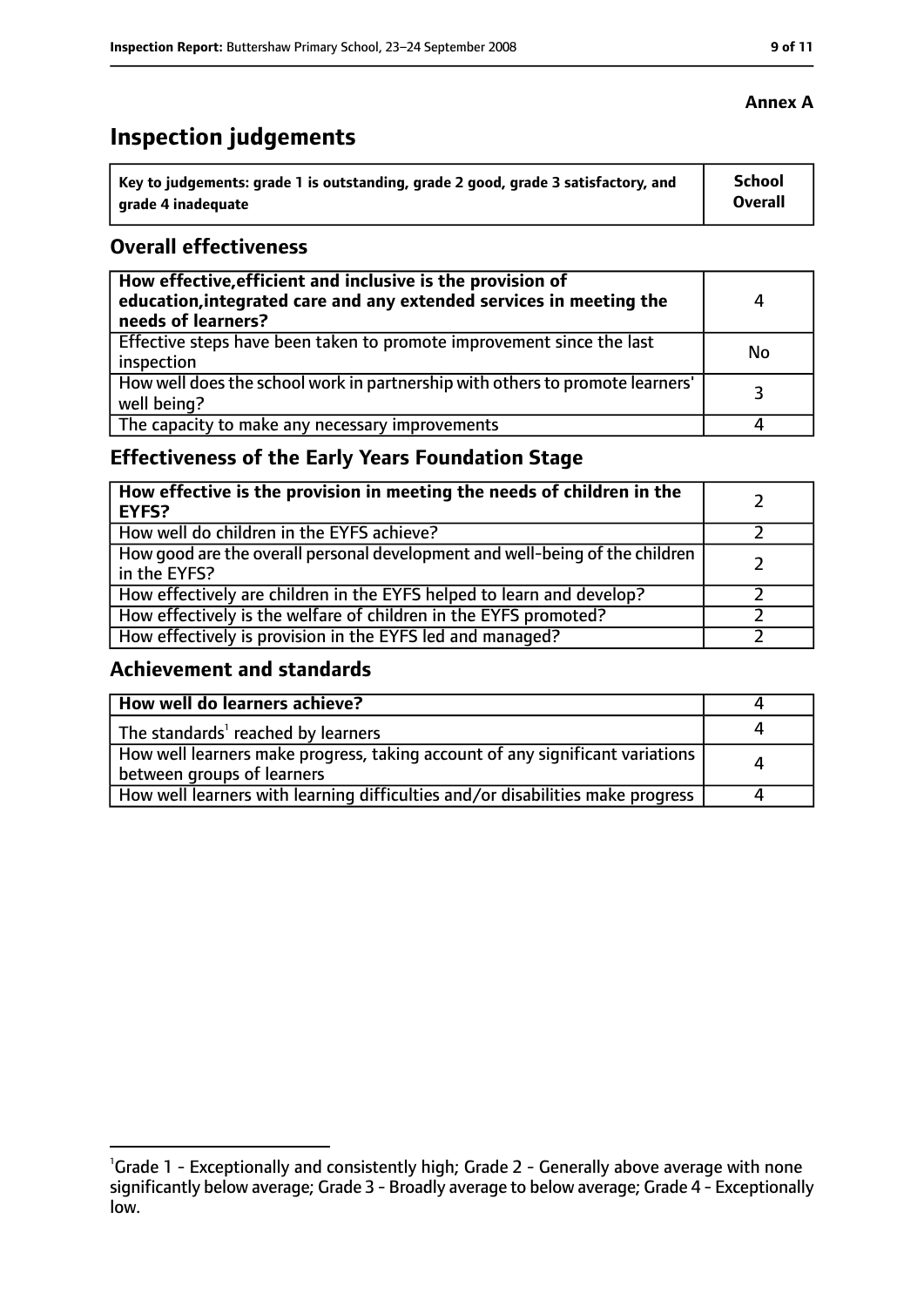# **Personal development and well-being**

| How good are the overall personal development and well-being of the<br>learners?                                 |   |
|------------------------------------------------------------------------------------------------------------------|---|
| The extent of learners' spiritual, moral, social and cultural development                                        | 3 |
| The extent to which learners adopt healthy lifestyles                                                            |   |
| The extent to which learners adopt safe practices                                                                |   |
| The extent to which learners enjoy their education                                                               | २ |
| The attendance of learners                                                                                       |   |
| The behaviour of learners                                                                                        |   |
| The extent to which learners make a positive contribution to the community                                       |   |
| How well learners develop workplace and other skills that will contribute to<br>their future economic well-being | 4 |

# **The quality of provision**

| How effective are teaching and learning in meeting the full range of<br>learners' needs?              | Δ        |
|-------------------------------------------------------------------------------------------------------|----------|
| How well do the curriculum and other activities meet the range of needs and<br>interests of learners? | $\Delta$ |
| How well are learners cared for, quided and supported?                                                |          |

# **Leadership and management**

| How effective are leadership and management in raising achievement<br>and supporting all learners?                                              |     |
|-------------------------------------------------------------------------------------------------------------------------------------------------|-----|
| How effectively leaders and managers at all levels set clear direction leading<br>to improvement and promote high quality of care and education | 4   |
| How effectively leaders and managers use challenging targets to raise standards                                                                 | 4   |
| The effectiveness of the school's self-evaluation                                                                                               | 4   |
| How well equality of opportunity is promoted and discrimination eliminated                                                                      | 3   |
| How well does the school contribute to community cohesion?                                                                                      | 3   |
| How effectively and efficiently resources, including staff, are deployed to<br>achieve value for money                                          | 4   |
| The extent to which governors and other supervisory boards discharge their<br>responsibilities                                                  | 4   |
| Do procedures for safequarding learners meet current government<br>requirements?                                                                | Yes |
| Does this school require special measures?                                                                                                      | Yes |
| Does this school require a notice to improve?                                                                                                   | No  |